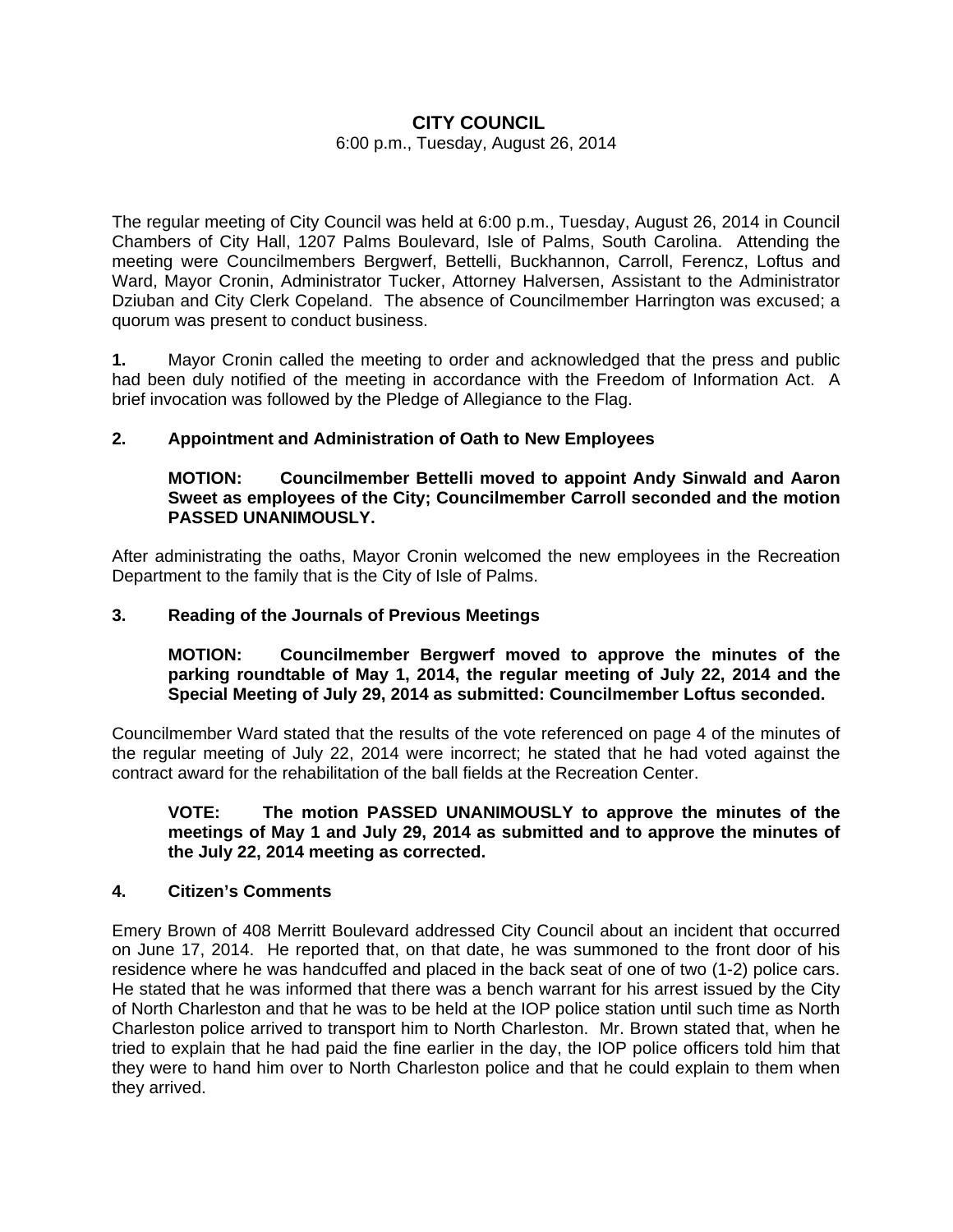Based on his experience, Mr. Brown posed the following questions to Council:

- What is the system that identifies him as a criminal worthy of pickup by two (2) Isle of Palms police officers for transport to North Charleston:
- Is every identified villain reported to a shift supervisor or is an automatic arrest initiated?

Mr. Brown stated that a little fact checking would reveal that he has lived at his present address for forty-one (41) years and on the island for forty-six (46) years, that he is seventy-two (72) years old and that he has no criminal record. Mr. Brown posed additional questions:

- What information about the infraction is provided on the arrest screen? This particular violation stemmed from overgrown grass and debris in the yard of an investment property Mr. Brown owns in North Charleston.
- Could a shift supervisor look up his previous criminal record and determine that he was not a flight risk, call him and explain that he has some specific period of time in which to correct any North Charleston grievance or IOP police would have to arrest him?
- Why did he have to be picked up in his neighborhood by two (2) police cars, handcuffed, put into the back of the car and remain handcuffed at the IOP police holding room waiting on North Charleston Police? Was it really necessary for Mr. Brown to be arrested, handcuffed and embarrassed in front of neighbors and friends?
- He asked whether an LAPD mentality was needed on the Isle of Palms?
- Does the City need twenty (20) police officers on the island?

Arnold Karig of 5102 Palm Boulevard spoke to City Council about the parking plan presented to City Council and the Planning Commission at a meeting on August 21; he urged Council to vote in favor of the parking plan. The full text of Mr. Karig's comments are attached to the historical record of this meeting.

### **5. Reports from Standing Committees**

### **A. Ways and Means Committee**

From the meeting of August 19<sup>th</sup>, Mayor Cronin noted that Treasurer Suggs had reported on the first month of the new fiscal year. General Fund revenue is ahead of last year, but is a small number reflecting one month's collections; General Fund expenditures are in-line with the budget. For the tourism funds, the Mayor reported that Municipal Accommodations Taxes ended FY14 nine percent (9%) ahead of FY13, and State Accommodations Taxes ended the year thirteen point six percent (13.6%) ahead of FY13, but Treasurer Suggs is skeptical of the increase and will do additional investigating. The collections from the Charleston County Accommodations Pass-through were nine percent (9%) greater than in FY13, and Hospitality Taxes ended FY14 ten percent (10%) ahead of FY13.

Mayor Cronin reported that the auditors have started their work, and the City anticipates having a clearer financial picture of FY14 at next month's meeting.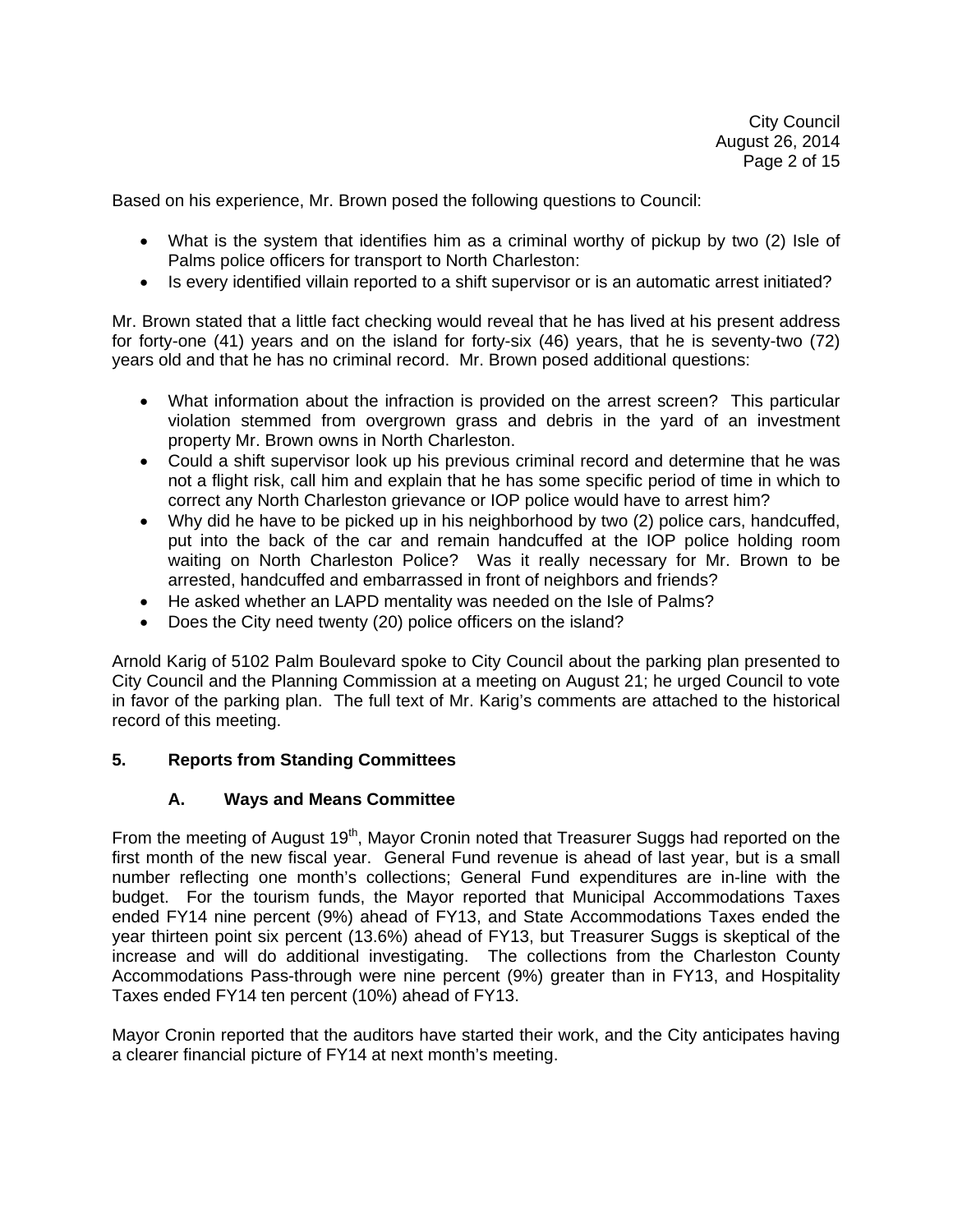Following a long discussion on the message boards, the Ways and Means Committee decided to issue an RFP for the replacement of the message boards as they currently appear and are used.

## **1. Consideration of Managed Parking Plan**

On the subject of a managed parking plan, Mayor Cronin noted that, at the Ways and Means Committee meeting, the Committee had discussed the need to do something to get relief from the parking and congestion; on the following Thursday, City Council and the Planning Commission heard a presentation from the City's consultants on their efforts to develop such a plan for the City. Stantec used Memorial Day weekend as a benchmark, but they noted that Memorial Day is not the peak of the island's congestion and parking problems. The peak tends to be toward the end of June and the July  $4<sup>th</sup>$  weekend. A point that the Mayor remembered vividly was the fact that the island absorbs over eighty-five hundred sixty-six (8,566) vehicles at the peak time of the day coming onto the island, and, in some way, they park on the island somewhere and somehow. The City also accepts six thousand (6,000) vehicles that move into private properties, and another thousand occupy the rights-of-way on the island. Council is discussing vehicles parked in the rights-of-way when it discusses a parking program.

The recommendation was to proceed with haste with parking program described by the City's consultant Stantec; this program will that will require that they move quickly to get vendors lined up because the parking permits would be organized through both a software provider and an individual who would implement the program. The recommendation was also to meet with SCDOT for approval of the plan in order to have a program functioning for the island effective April 1, 2015

### **MOTION: Mayor Cronin moved to proceed with the managed parking program; Councilmember Loftus seconded.**

The Mayor expressed the opinion that Council has had time to study the materials offered by Stantec the prior week; he then asked if anyone had questions on that material since Rick Day of Stantec was present to answer them.

Councilmember Ward stated that nothing has changed for him since the earlier meeting as far as the financial projections and how it will work; he voiced the need for more concise numbers and not the estimates offered last week. He suggested that the City get someone involved who has been through this process before to generate more accurate calculations of the startup expenses and projected revenues. The Councilmember indicated that he wants to implement the plan, but it must be financially viable. He referenced an e-mail sent to Council by the City Attorney that the City cannot profit from this parking plan, which Councilmember Ward interprets as a stumbling point. The Councilmember stated that he needs to know the break-even point; how this non-profit issue is going to affect pricing for the parking permits and the fines; the ongoing costs of maintaining the program and remain in compliance with state law.

Mayor Cronin responded that he does not think those questions will be answered until the City sits with the vendors; the City can structure the revenue side to match or exceed the costs.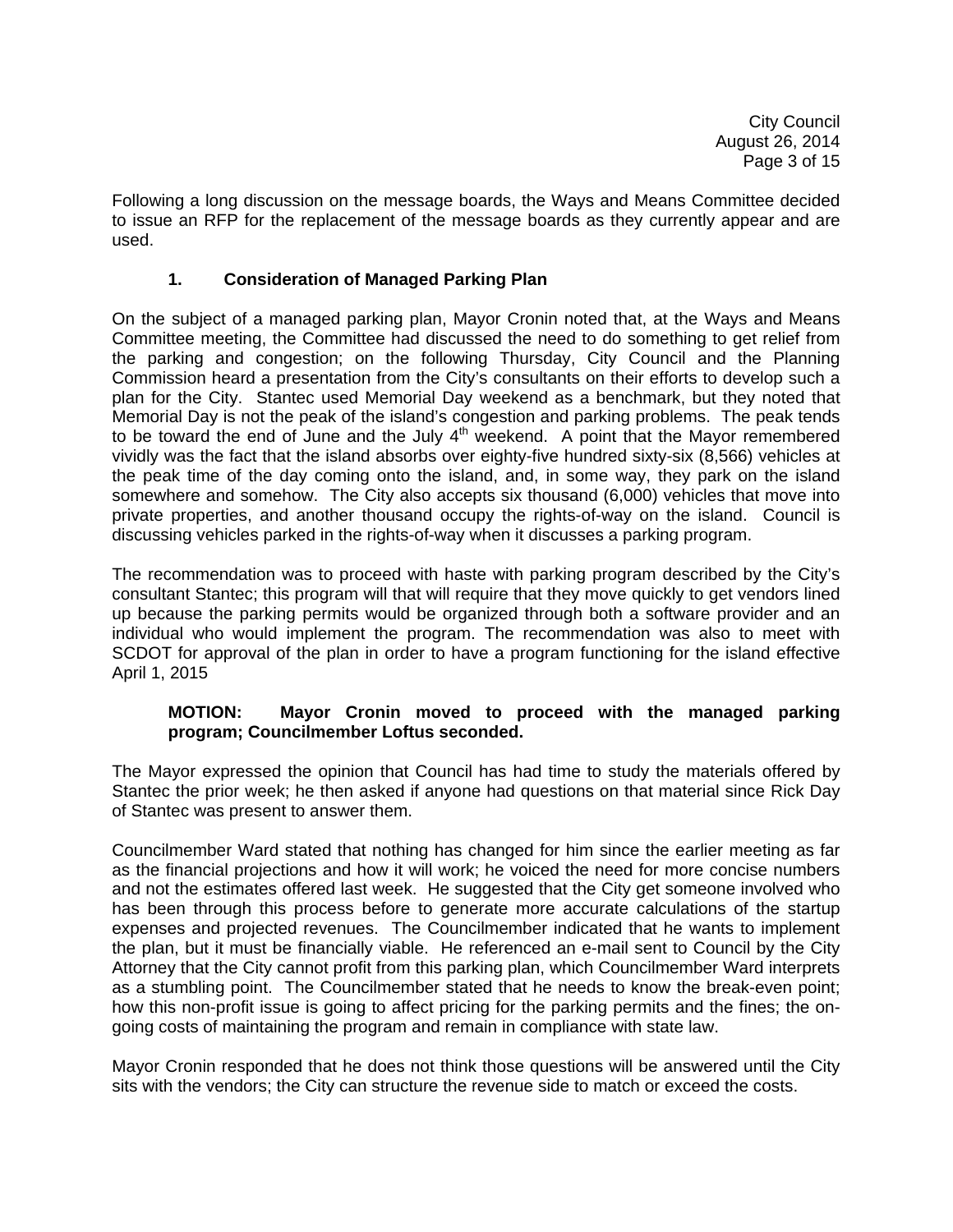City Council August 26, 2014 Page 4 of 15

Mr. Day assured Councilmember Ward vendors are interested in the City's plan; he further explained that there are two (2) elements to the equation, the cost-side and the expense- side. The research has determined how many parkers there are, what time they arrive on the island, and what time they leave the island; the financial elasticity of the equation is how many people will not show up if the City charges a fee for parking and how much those fees are. He stated that the City can get other peoples' best opinions, like the vendors, that will be based on their experience across the country; they will provide the City with a range, but it will not be a precise number for anticipated revenue.

Responding to Councilmember Ward's question as to how long it would take to get these estimates, Mr. Day said that he would like to get two or three (2-3) vendors to talk through the program to make sure that they agree with the suggested ranges based on their experience with other beach communities across the country. Mr. Day reiterated that these figures will be estimates because there is not another beach community that exactly matches the Isle of Palms and its parking issues.

Mr. Day was more confident in terms of cost estimates through talking with the vendors, learning how they would want to structure their contracts and deciding exactly how the City would proceed with enforcement. Mr. Day assured Council that Stantec would move quickly to schedule meetings between the City and the vendors. Although statements were made earlier that the City preferred to handle enforcement itself, Mayor Cronin asked that the City receive pricing on a vendor handling enforcement and the City handling enforcement.

Mr. Day indicated that he has spoken with two (2) vendors, one (1) in Charlotte and one (1) in Atlanta, who both have the technology Stantec is recommending and have expressed interest in assisting the City with the implementation of a managed parking program. He added that these vendors will not be too specific with their projections until the RFP is issued.

Mr. Day noted that there will three (3) components, and they are:

- A software vendor who would write the website from which permits are purchased, develop the app, host the website and collect the money to give to the City;
- Enforcement by either the City or a firm that handles all phases of enforcement; and
- A handheld device with a camera with recognition software and on which license plates would be looked up to credential the vehicle.

Referencing the plan approval required from SCDOT, Councilmember Buckhannon asked whether the vote was to allow Stantec to represent the City to move forward with a parking program and to get SCDOT approval or to move forward with acquiring the permit in order to move forward with the program as outlined.

The Mayor responded that he envisioned both Stantec and the City going to SCDOT and, at the same time, seeking vendor input; if not done in parallel, the Mayor stated that the City would lose a year toward implementing a managed parking plan.

Councilmember Buckhannon agreed that there are many unanswered questions relative to the managed parking program as outlined by Stantec and stated that he wants to move forward with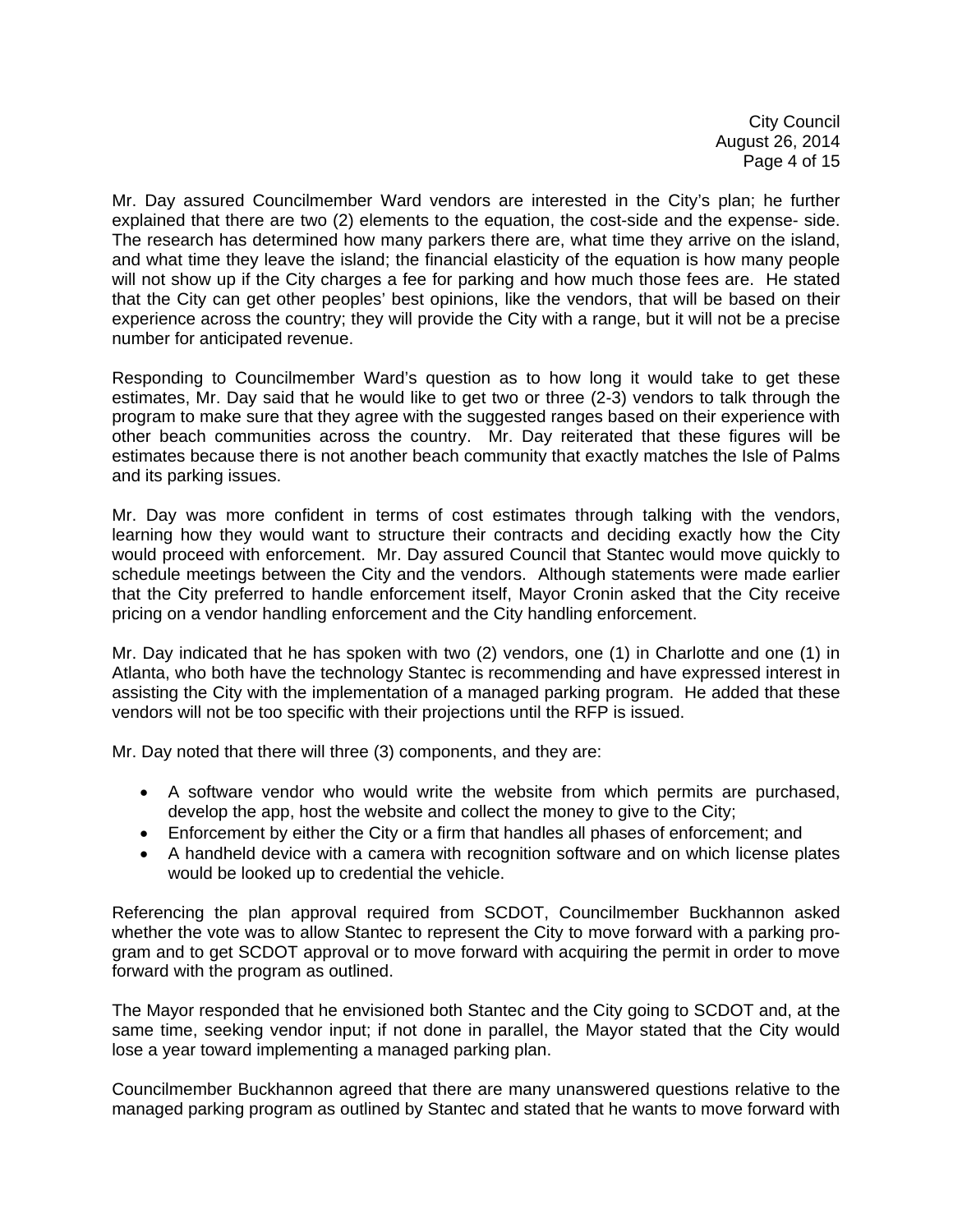City Council August 26, 2014 Page 5 of 15

the program. He commented that he wants the Mayor to represent the City in negotiations with SCDOT to find out what the City must do to implement the managed parking program.

Councilmember Ferencz said that Council had been asked to submit questions to Stantec prior to the Ways and Means Committee, but none of them were addressed in the meeting. She also thanked the City Attorney for providing Council with the case law for a better understanding of what has happened in the past. Much of the information was about Folly Beach which has a management plan where their residents receive two (2) free passes. The Councilmember then asked how Folly Beach implemented a plan that includes free passes for residents when nonresidents musts pay. In addition, Folly Beach has a very extensive comprehensive plan that addresses details about a managed parking plan which Councilmember Ferencz suggested has not been done by the City. Due to the number of unanswered questions, Council would be acting prematurely if Council votes to proceed with the parking plan.

Councilmember Ferencz also asked about the status of the City's taking over the roads on the island. Mayor Cronin responded that taking over the roads was a secondary matter since it does not change the issues of rights-of-way. Attorney Halversen added that, if the City owned the roads on the island, it would still have to get approval from SCDOT to implement a managed parking plan. The Mayor reiterated that the City has not come up with a way to fund the roads.

Councilmember Carroll recalled from Mr. Day's earlier presentation that sixty percent (60%) of the residences on the island have right-of-way encroachments, and the decision was made not to address these encroachments at this time. He asked what would keep the remaining forty percent (40%) of residents from placing encroachments in the right-of-way in front of their properties to prevent parking. The Councilmember also recalled from earlier discussions that all roads on the island had to be treated the same, but, in the presentation last week, all roads were not going to be equal and the parking plan would include the areas where people are parking now.

Mayor Cronin reminded Council that the City does not have the authority to remove encroachments in the right-of-way; that authority rests with SCDOT who does not enforce it.

Councilmember Bergwerf stated that the pressure for parking is only going to increase in the future; if the managed parking plan were to reduce parking by thirty percent (30%), Council has improved the current situation and capped the number from this point forward.

Councilmember Bettelli noted that, if Council does not act this year, they will be letting down the residents of the island; they want to see parking controlled. He ceded that there are many unanswered questions, but the City could not wait for more information.

**MOTION: Councilmember Ward moved to amend the original motion making it contingent upon Council holding a public hearing to give the public an opportunity to give input on the proposed managed parking plan or to ask questions; Councilmember Carroll seconded and the amendment PASSED UNANIMOUSLY.**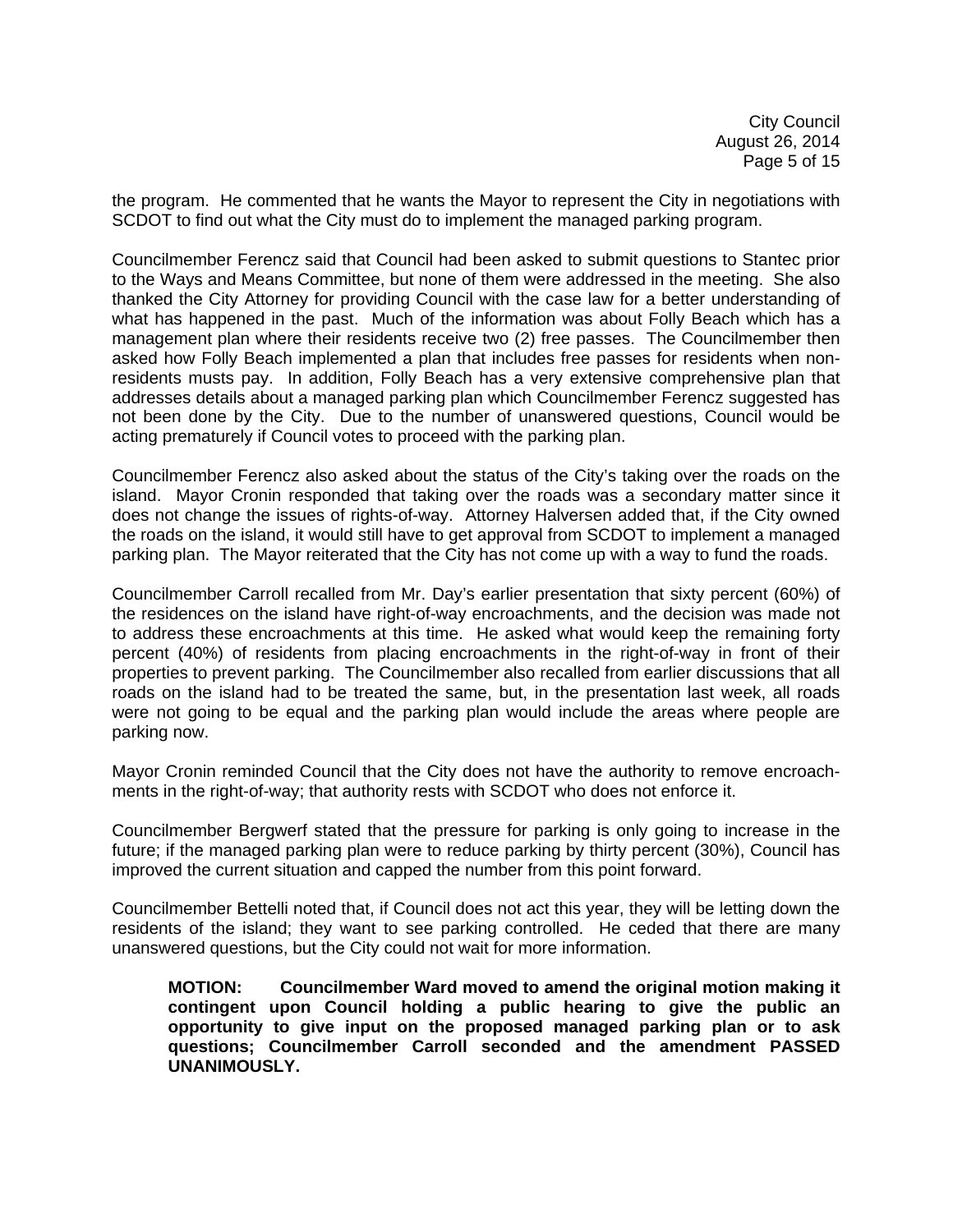City Council August 26, 2014 Page 6 of 15

Councilmember Ferencz voiced her understanding of the motion as asking Stantec to move forward with acquiring approval from SCDOT on the managed parking plan as outlined and to schedule meetings for City staff and vendors to generate cost analyses.

Under this phase of the contract, Mr. Day stated that Stantec will ultimately produce a report, but they also owe the City a RFP to be reviewed and approved by the City then to send to vendors, as well as a public information program for residents and visitors.

Councilmember Carroll asked how the City would determine the number of parking permits to issue in the various categories, i.e. daily, weekly and annually. Mayor Cronin replied that the people assisting with the implementation will guide the City in making that type of decisions. Mr. Day added that the City will learn a great deal from the first year of the plan and may tweak the number of permits for Year 2 and maybe even Year 3.

The Mayor stated that a public hearing on the plan would be scheduled for September or the first week of October.

# **VOTE: The amended motion PASSED UNANIMOUSLY.**

Administrator Tucker related to Council that all of the questions were sent to Stantec prior to the meeting; Mayor Cronin suggested that Mr. Day submit written responses to them to Council. Mr. Day commented that there had been many questions and that Stantec personnel had tried to order the presentation to respond to the majority of questions.

A lengthy discussion at the Ways and Means Committee meeting centered on the issue of the flood insurance renewal for the Recreation Center; FEMA has challenged the design and construction of the building as being flood proof. As a result, the City has been presented with a renewal rate that is unacceptable despite the information continuing to be sent to them; the City has a back-up plan for coverage through Lloyd's of London if the FEMA approval is not received by Friday; staff is ready to act on the Lloyd's of London plan.

From a conversation with an insurance agent, the Mayor learned that this is the only carrier that has asked questions about buildings that have been flood protected; others companies are writing renewals with a three to five percent (3-5%) increase.

# **2. Contracts in Excess of \$10,000**

 **a. Award of a sole source contract to Technology Solutions for the budgeted purchase of surveillance cameras and server for camera/DVR system in the amount of \$16,000** 

 **MOTION: Mayor Cronin moved to award the sole source contract detailed above to Technology Solutions; Councilmember Loftus seconded and the motion PASSED UNANIMOUSLY.**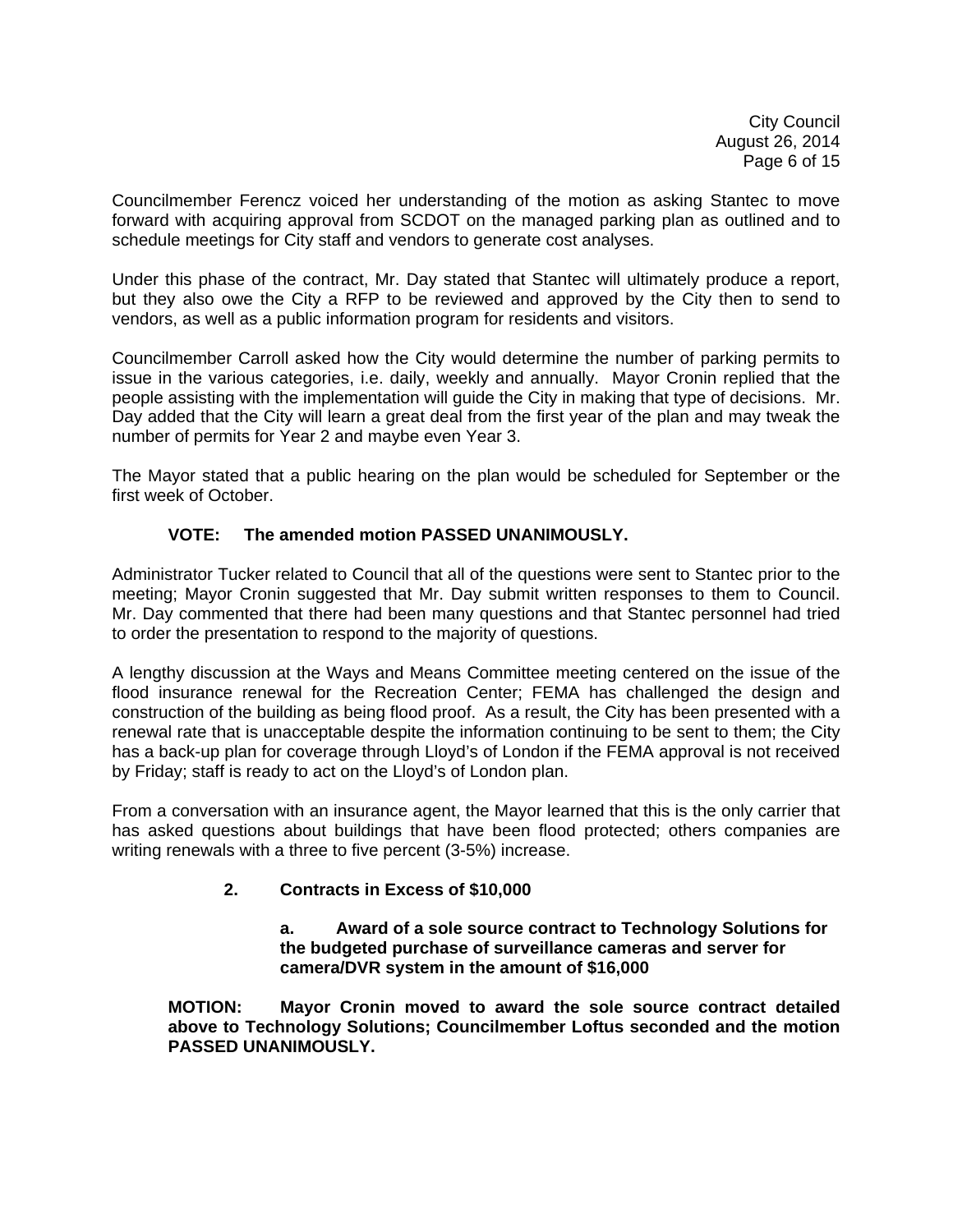City Council August 26, 2014 Page 7 of 15

 **b. Award of a contract to Safe Industries for the budgeted purchase of 7 SCBAs with spare cylinders in the amount of \$48,395.11, state contract pricing.** 

 **MOTION: Mayor Cronin moved to award a contract to Safe Industries for the amount specified above for SCBAs and spare cylinders; Councilmember Bettelli seconded and the motion PASSED UNANIMOUSLY.** 

> **c. Award of a contract to Vic Bailey Ford, Inc. for the budgeted purchase of 1 Ford Police Interceptor SUV in the amount of \$26,484, state contract pricing.**

 **MOTION: Mayor Cronin moved to award a contract in the amount of \$26,484 as stated above; Councilmember Bettelli seconded and the motion PASSED UNANIMOUSLY.** 

> **d. Award of a contract to Vic Bailey Ford, Inc. for the budgeted purchase of 1 Ford Police Interceptor SUV in the amount of \$26,412, state contract pricing.**

 **MOTION: Mayor Cronin moved to award a contract to Vic Bailey Ford, Inc. as stipulated above; Councilmember Bettelli seconded and the motion PASSED UNANIMOUSLY.** 

When Councilmember Carroll asked about the difference in pricing, he was told that one vehicle has carpet floor mats and the other has plastic floor mats.

### **e. Award of Contracts to Motorola Solutions for maintenance on portable and mobile radios in the amount of \$6,757.38 and for annual maintenance on the Dispatch equipment in the amount of \$10,155.84 for as total award of \$16,913.22.**

The Mayor explained that the cost of annual maintenance on the Fire Department radios was omitted from the motion, changing the total; the annual maintenance for radios in the Fire Department was seven thousand one hundred ninety-three dollars and fifty-five cents (\$7,193.55) for a total of twenty-four thousand one hundred six dollars and seventy-seven cents (\$24,106.77).

Councilmember Ward asked that the amount budgeted for purchases be stated on future agendas.

## **VOTE: The motion PASSED UNANIMOUSLY.**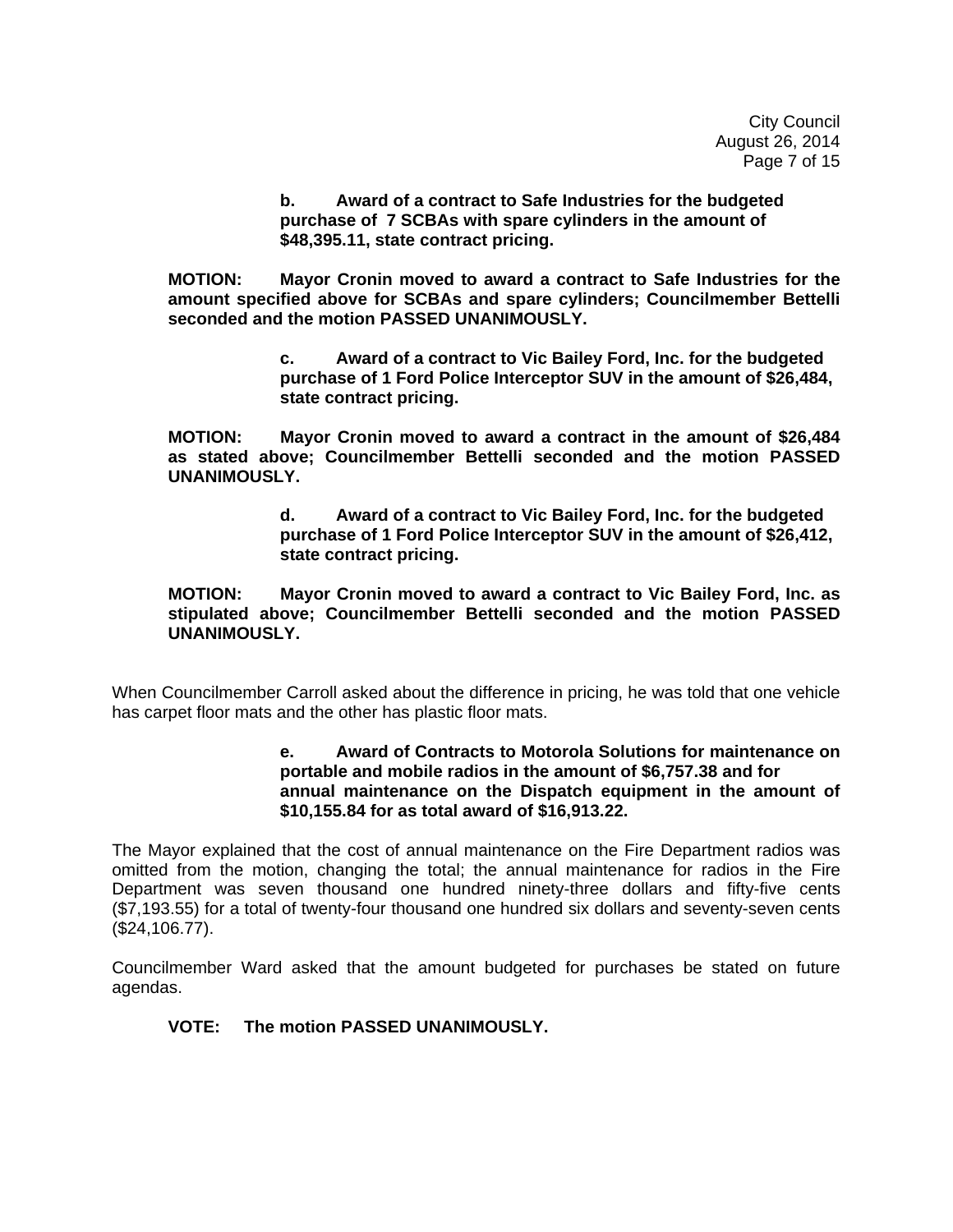City Council August 26, 2014 Page 8 of 15

### **f. Consideration of a No-cost Change Order to Beach Recycling Contract.**

Mayor Cronin reported that a no-cost change order for the beach recycling contract was discussed; the vendor is doing very well on the beach recycling process that will now extend to twelve (12) months a year.

# **3. Resolution to Approve and Support the FY15 CARTA Budget**

Councilmember Bettelli stated that the CARTA FY15 budget totals twenty-eight million two hundred twenty-nine thousand thirty-six dollars (\$28,229,036). The Mayor noted that a copy of the budget is available at City Hall for review. This budget does not change the City's service quotient. The City receives no service now and none is anticipated in the future.

### **MOTION: Mayor Cronin moved to suspend the reading and to approve the resolution; Councilmember Bettelli seconded and the motion PASSED UNANIMOUSLY.**

The next meeting of the Ways and Means Committee will be at 5:45 p.m., Tuesday, September 23, 2014.

## **B. Public Safety Committee**

Reporting on the regular meeting of August 7, Councilmember Bettelli stated that the Committee also discussed the message boards, and he confirmed that the Recreation Department has rehabilitated them, displaying meeting dates and times. As noted earlier, new message boards will be very similar to the existing boards. David Stokes of JEMS attended the meeting to explain why the ticket scanners were not delivered on a timely basis; the scanners have arrived and training is planned after the beach season. The Committee tasked Chief Buckhannon with asking  $SC$  $\overline{D}$  to study the intersection at  $25<sup>th</sup>$  Avenue and Waterway Boulevard; residents have complained that drivers do not heed the existing STOP sign, making the intersection dangerous. One (1) resident has requested that a four-way (4-way) STOP be installed.

The discussion turned to bicyclists also ignoring the STOP sign at this intersection. Councilmember Loftus reported that bicyclists are also running the STOP sign at 41<sup>st</sup> Avenue and Palm Boulevard, which is already a complicated intersection; he asked Chief Buckhannon how many tickets have been issued to bicyclists for running stop signs. The Councilmember voiced his opinion that the only way to end the problem was through enforcement.

Pursuant to a complaint from a long-time visitor regarding fishing and chumming from the beach, the Committee discussed the issue. Administrator Tucker reported that the City does not have an ordinance relative to fishing from the beach or prohibiting fishing for shark from the beach; in addition, the island does have a designated swimming area, the County Park, and, typically, people who are fishing stay away from this area of the beach. The Committee agreed that no action needed to be taken.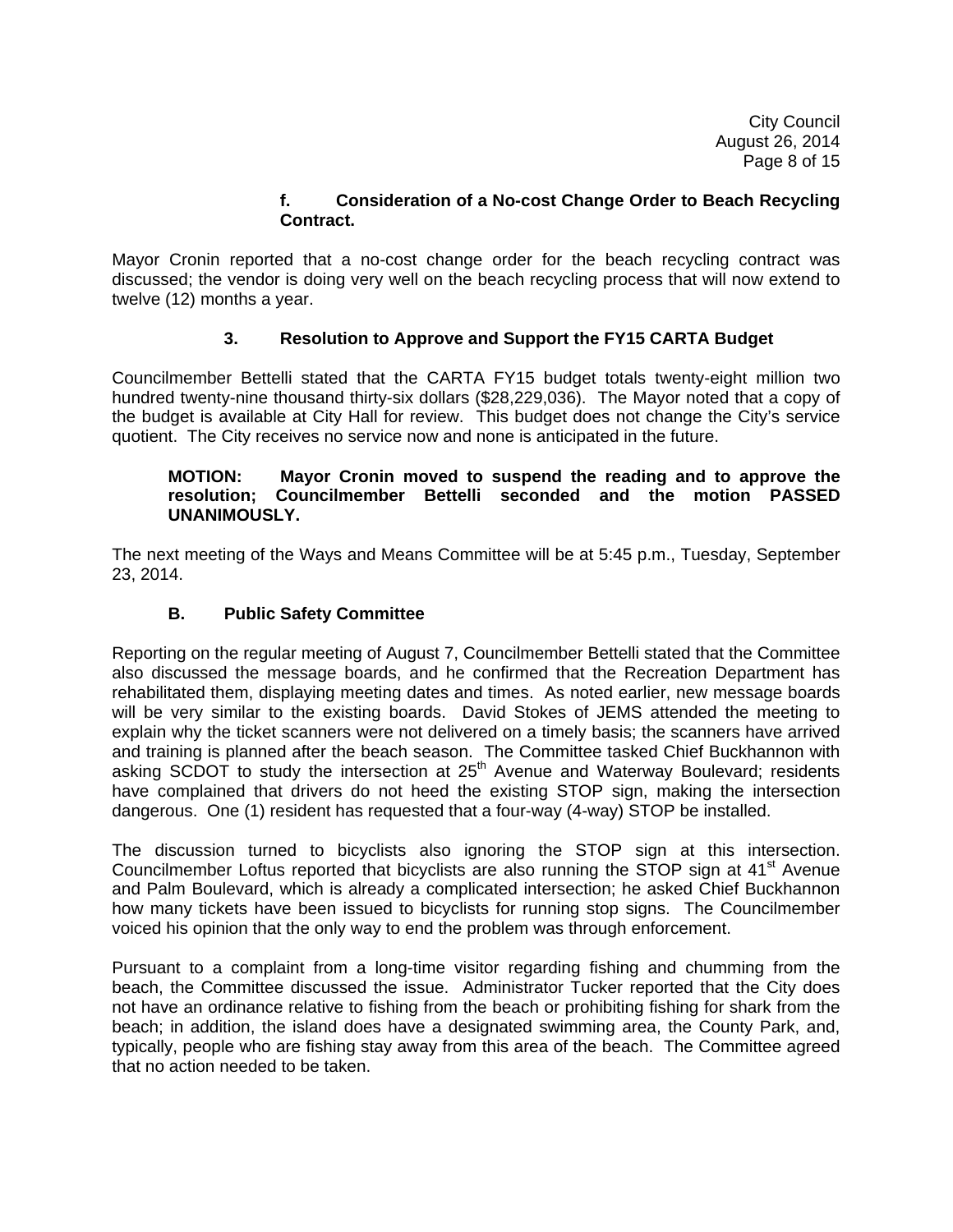The Committee then unanimously approved contract awards to Safe Industries and Vic Bailey Ford.

### Fire Department Report

Fire Department personnel reported to a hazardous spill at the marina, people stranded on a sandbar and a vehicle fire on Palm Boulevard in June. Personnel responded to total of one hundred forty-seven (147) calls; forty-five (45) of the calls were for EMS. Thirteen (13) fire inspections were performed in June. There were no significant vehicle maintenance items in the month, and the Department received a wide variety of recognition from the public.

The month of July started with personnel responding to two (2) kayakers in distress at Bull's Bay; around the middle of the month, personnel responded to a jet ski stranded on a sand bar in a lightning storm. In July, Fire Department personnel responded to one hundred eighty-four (184) total calls with seventy-two (72) of them being EMS calls. When available, Charleston County EMS is on the island for weekends. Chief Graham observed that the call volume was up and the calls have been more serious. JT Hall has been certified to be an instructor. The rescue truck's springs were replaced in July for approximately twenty-nine hundred dollars (\$2,900); another costly repair was replacing the motor for an electronic valve at over one thousand dollars (\$1,000).

When Councilmember Ward questioned the replacement of the springs on the rescue truck, Councilmember Bettelli stated that, although the truck is scheduled for replacement in FY15, the Fire Department will continue to use the existing rescue truck until a new one arrives. In addition, Councilmember Bettelli noted that a functioning rescue truck is very important for the City to maintain its ISO rating.

Chief Graham reported that Fire Department personnel are refining the bid specifications and plans release the RFB after the September Public Safety meeting; the Department hopes to have the bid opening and contract award by the first of October. Once the contract is awarded, approximately nine (9) months to a year will pass before the City accepts delivery of the new rescue truck.

#### Police Department – Chief Buckhannon

Chief Buckhannon reported that the island has seen quite a few thefts of golf carts; police think that juveniles are responsible. Several larcenies on the beach have occurred where the person looks for key fobs, finds the vehicles and steals valuables from them; assisted by the new surveillance cameras, officers have a person of interest.

Administrator Tucker reported that other beaches are experiencing the same problem.

One (1) interesting theft was the lifeguard chair from the County Park.

The second "Coffee with a Cop" was held at Hudson's Market in the Villages at Wild Dunes; forty to fifty (40-50) residents attended, making this the most successful event to-date; the next meeting will be held in mid-to-late August or early September.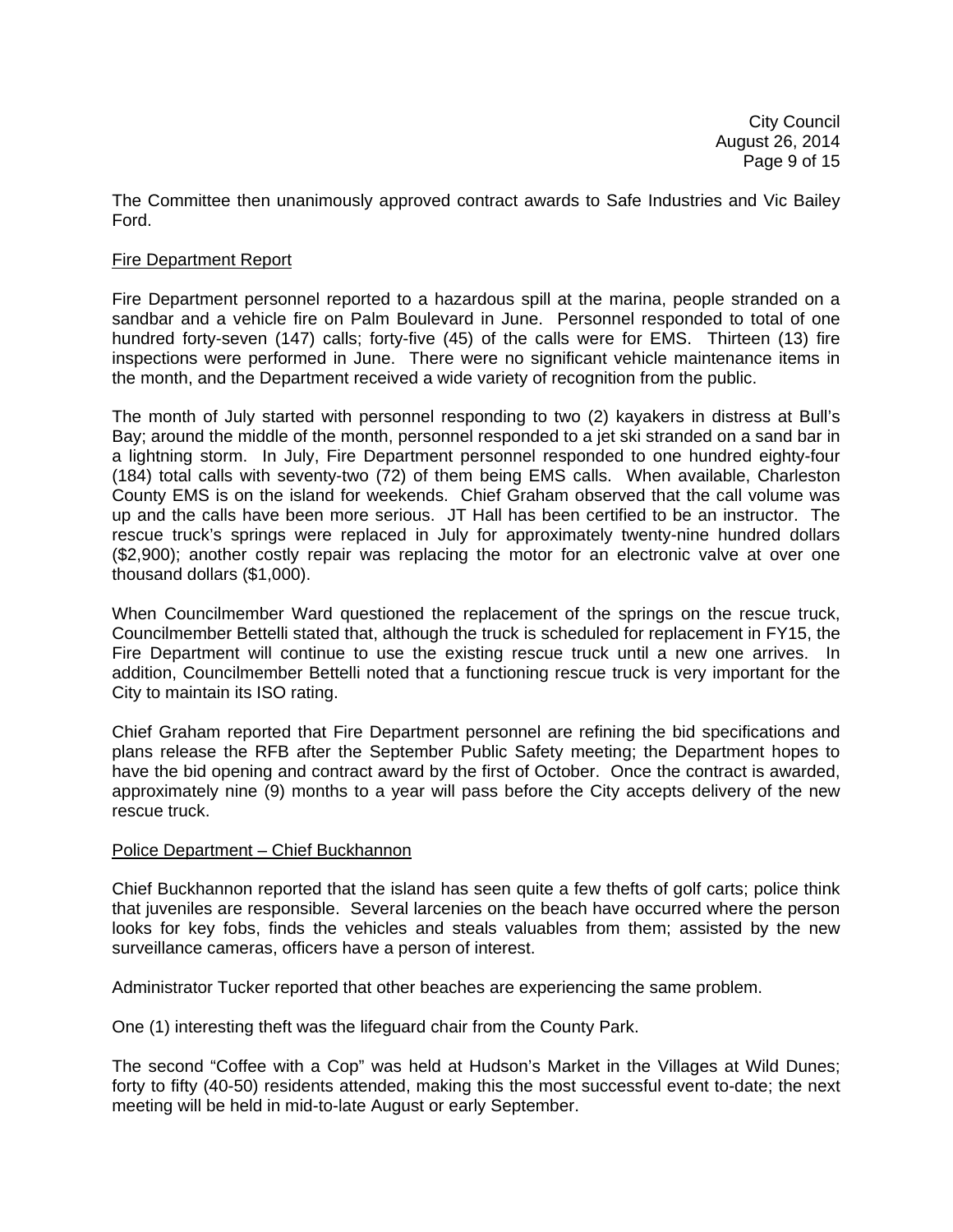City Council August 26, 2014 Page 10 of 15

In the month of July, a total of six thousand two hundred and three (6,203) calls were received; four thousand nine hundred forty-eight (4,948) were for the Police Department; calls were up forty percent (40%) from the same month in 2013.

Answering the Administrator's question, Chief Buckhannon stated that total calls are both calls to the Consolidated Dispatch Center and to 886-6522, the IOP police non-emergency number.

The Chief reported that burglaries were down thirty percent (30%) year-to-date compared to the same period in 2013.

Officers made six hundred ten (610) traffic stops in July and issued one hundred forty-nine (149) citations. In addition, officers wrote one hundred ninety-one (191) reports and made seventytwo (72) arrests with forty (40) arrests attributable to alcohol offenses.

In July officers responded to seventeen (17) noise violations, with one (1) citation being written, and issued three (3) citations for fireworks.

Administrator Tucker reported that  $2^{nd}$  and  $3^{rd}$  Avenues are to be resurfaced in 2014. In addition, a caller to City Hall requested a golf cart crossing be established at  $25<sup>th</sup>$  Avenue; she commented that the caller must have seen such crossings in private communities and not on SCDOT roads. Since the Committee did not believe the SCDOT would approve such a request, the Committee agreed to take no action on the matter.

The next Public Safety Committee meeting will be at 10:00 a.m. on Thursday, September 11<sup>th</sup> in the Conference Room.

Mayor Cronin asked Chief Buckhannon whether the feeds from the new cameras at that intersection of Palm Boulevard and 14<sup>th</sup> Avenue were going to be made available to SCDOT for broadcast or the City's website, and, if so, would the feed be up by next spring? The Chief stated that it was a bandwidth issue and that he was working with different vendors to increase the bandwidth to support making the traffic feed available to the public.

### **C. Public Works Committee**

From the meeting of August 6, 2014, Councilmember Ward stated that Director Pitts had reported that keeping the beaches clean was the focus of work for both June and July; a fiveman (5 man) team removed debris on Saturday, July  $19<sup>th</sup>$ . On the Front Beach lighting project, Administrator Tucker reported that SCE&G was working with the manufacturer on the photometrics and anticipates having a presentation for the Committee at the September meeting. Councilmember Ward reiterated that the City is going to year-round beach recycling at no additional costs. The plans for repairs to the depression on Seahorse Court should be finalized at the September meeting. The Committee had an extended discussion about the possibility of having once-a-week garbage collection for the summer of 2015; Director Pitts asked that no decision be made until after Labor Day. Like the Recreation Committee, the Public Works Committee discussed the WELCOME signs at the Connector and Breach Inlet. The beach monitoring results for May through July 2014 were satisfactory; the consensus of the Committee was not to pursue the Blue Wave designation in the future.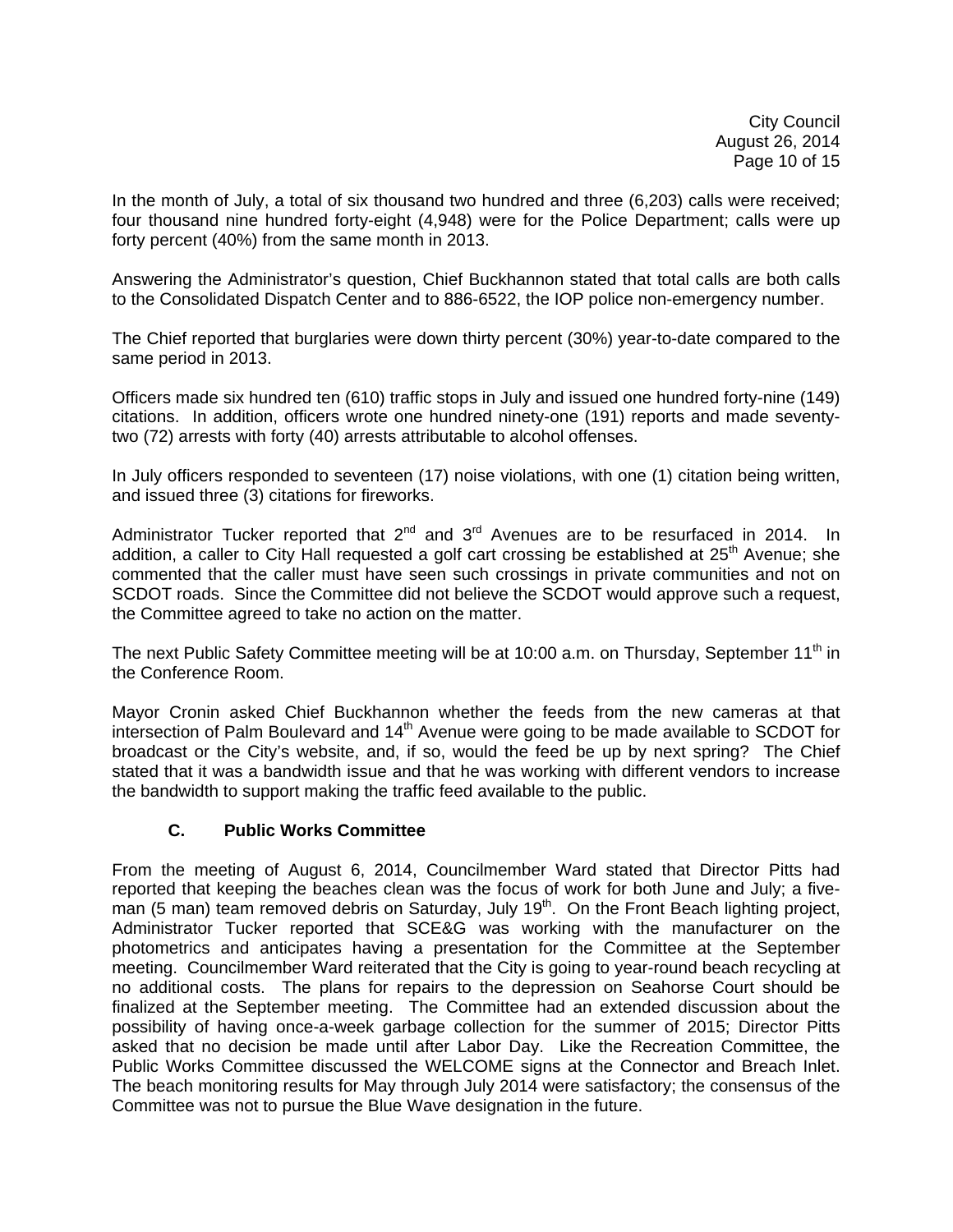City Council August 26, 2014 Page 11 of 15

The Public Works Committee will hold its next meeting at 5:30 p.m. on Wednesday, September 10<sup>th</sup> in the Conference Room.

### **D. Recreation Committee**

Councilmember Carroll reported on the meeting of August 7, stating that athletic camps were held every week over the summer and were filled to capacity as was Camp Summershine. Boot Camp which is held at 7:15 a.m. two (2) days a week always had good attendance, but there is space available for new participants. The children's tennis lessons have been immensely popular; there is a waiting list for enrollment. The 16<sup>th</sup> Annual Half Rubber Tournament is scheduled for Saturday, August 16<sup>th</sup> and Sunday, August 17<sup>th</sup>, if necessary; sixteen (16) teams participated. As always, the Isle of Palms Beach Run was a big success with three hundred fifty-seven (357) participants in total; the Piccolo Spoleto Sand Sculpting had forty-five (45) teams competing. On August  $20<sup>th</sup>$ , Wacky Golf, an employee wellness event was a lot of fun; Councilmember Carroll said that he was particularly delighted seeing the Mayor and Director Page doused with an ice water for the ALS Challenge. The HVAC systems had their annual preventative maintenance in July. The Director also reported that strips have been added to the message boards, but staff has been too busy to put up any lettering. The Recreation Committee discussed the message boards in terms of the types of messages that should be posted; the Committee also discussed the City's use of social media. The next step in pursuing social media is the preparation of a City policy. Other topics discussed were the duties of the Recreation Committee and the employee turnover that occurred over the summer. Councilmember Carroll stated that the goal is for Councilmembers and employees to have a healthy working environment and to use events like Wacky Golf to strengthen this environment. With the addition of Andy Sinwald and Aaron Sweet, staffing in the Recreation Department is full with the exception of a part-time help. In conclusion, the Committee unanimously approved the contact award to Technology Solutions for surveillance cameras and a camera upgrade to digital from analog.

The next Recreation Committee meeting will be at  $9:00$  a.m., Tuesday, September  $9<sup>th</sup>$  in the Conference Room.

# **E. Personnel Committee**

From the meeting of August  $6<sup>th</sup>$ , Councilmember Ferencz reported that a lengthy discussion opened the meeting related to the job description and evaluation for the position of City Administrator. One proposal combined the current job description and portions of the job description created by Archer; another proposal presented a revised format and content based on having reached out to the web, MASC and human resource professionals. The consensus of the Committee was to take more time to study the packet of materials for further discussion at the September meeting. Department managers also reviewed the descriptions for positions in each department and made the appropriate changes; the Building, Fire, Public Works and Recreation Departments had no changes to the existing job descriptions. In the Public Works Department, a job description for the Assistant Director needs to be written and adopted; the Archer study produced a job description for the position that the Director will modify to present to the Committee at the September meeting. The Administrator noted that the job descriptions for both the City Treasurer and the Communications and Website Coordinator/Assistant to the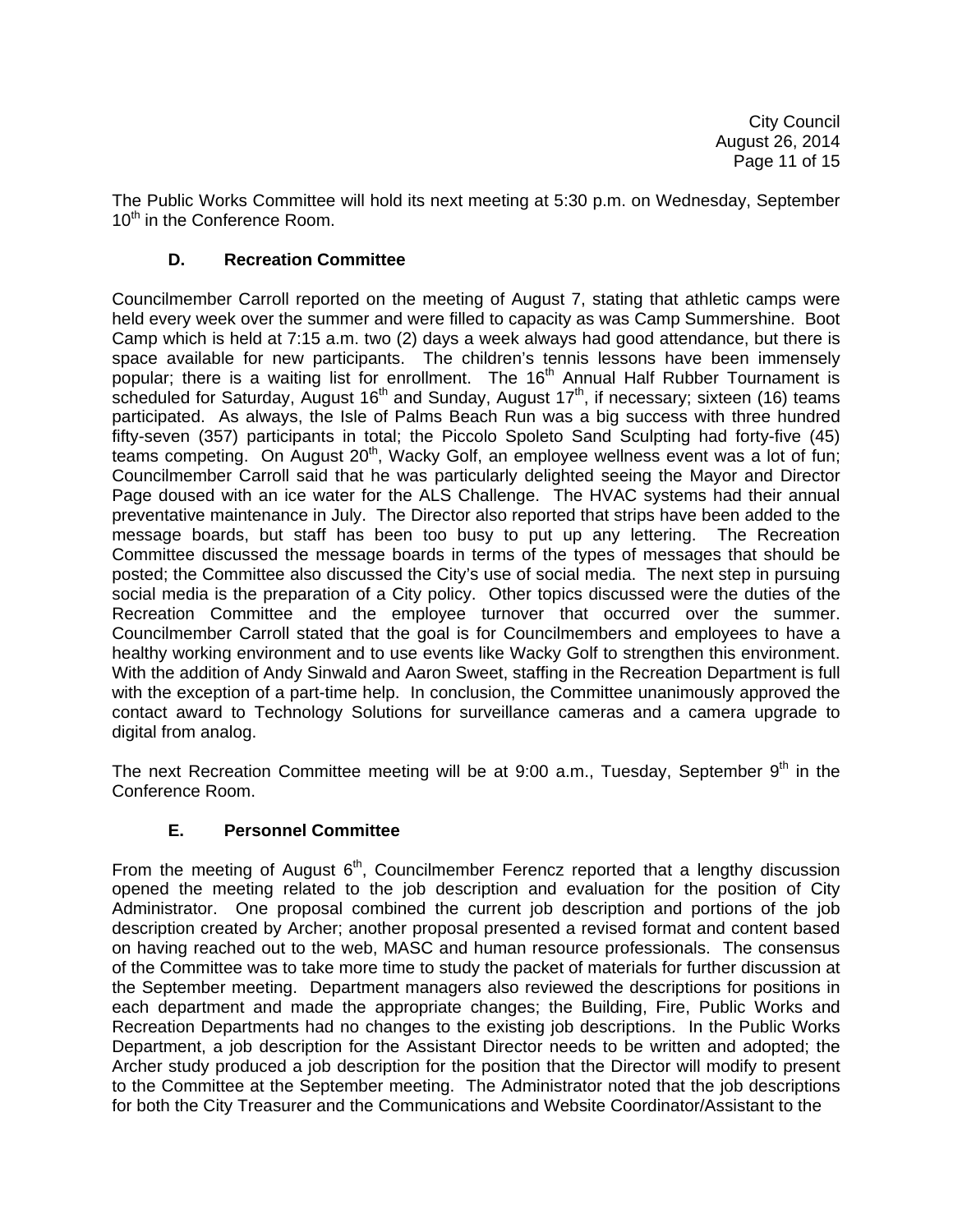City Council August 26, 2014 Page 12 of 15

Administrator were updated in General Government; additions and changes to make the job descriptions more accurately describe the job as it exists today are red-lined. Chief Buckhannon had updated all of the job descriptions in the Police Department to address the structure in place and job titles in the Department; the Chief stated that he has used some of the global statements from the Archer study. The Administrator noted that the City no longer has dispatchers; since a job description did not exist to address their new function, a job description for "Communications Specialists" that defines the job they do now was generated. The next step is for the Committee to approve the job descriptions and to recommend their adoption to City Council.

The Committee also discussed the City-wide evaluation tool for employees and supervisors; specifically the Committee was interested in how the overall score was computed. Based on the discussion, the evaluation tool for supervisors will be revised and presented for approval at the September meeting.

A review of the timeline for appointments to boards and commissions also occurred; Administrator Tucker informed the Committee that the appointments are considered to be one of the most important functions of the Personnel Committee. The Administrator notified the Committee that the process has begun with the advertisement for applicants appearing in *The Moultrie News* and *The Island Eye*, as well as being posted to the City's website.

The only job vacancies in the City are in the Police and the Recreation Departments; the Police Department needs to fill one (1) BSO position and to replace the Animal Control Officer, and the Recreation Department has two (2) part-time vacancies for the fall programs.

The meeting concluded with a discussion of the City Disaster Recovery Plan after the questions were posed about the existence of a similar plan for City government and the role of Councilmembers in a disaster. The Administrator stated that the City government does have an internal disaster recovery plan, but it speaks to the duties of staff in such a situation. The best source of information for Councilmembers is the operating conditions which are posted in City Hall; when Council is told that the City is operating under OPCON 3, they need to know what the City is doing and what Councilmembers need to be doing at that stage.

The July Safety Sweepstakes Winners were Shelia Redmon in the Recreation Department, John Graham in the Public Works Department, Amanda Postell in the Police Department and Dustin Bruce in the Fire Department.

The Personnel Committee will hold its next meeting at 10:00 a.m., Thursday, September 18<sup>th</sup> in the Conference Room.

Councilmember Ward commended Councilmember Ferencz, the Chair of the Personnel Committee, for the hard work and detail she addressed in the job description for the position of City Administrator; He voiced the opinion that a review of the job description and evaluation process for the Administrator position was "far overdue." He expressed his appreciation in guaranteeing that the evaluation is fair, complete and thorough.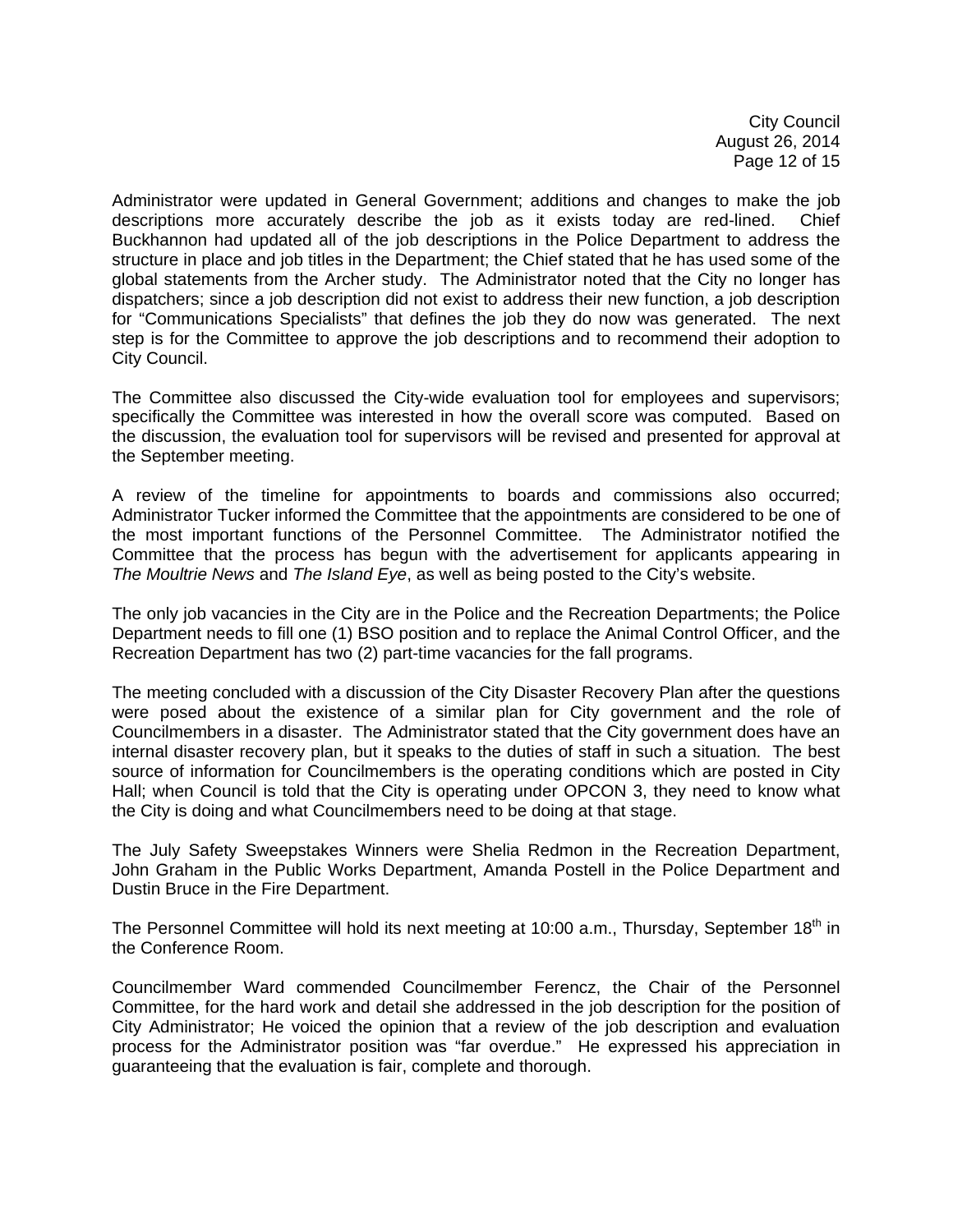Councilmember Loftus asked whether the City was still planning to fill the open BSO position this late in the season; Administrator Tucker indicated that the City would look to fill it, but, at this time, there are no qualified candidates.

## **F. Real Property Committee**

From the regular meeting of August  $4<sup>th</sup>$ , Councilmember Loftus reported that Nels Bullock of #3  $5<sup>th</sup>$  Avenue had addressed the Committee about the island's need for more beach accesses that would make it possible for handicapped individuals to get to the beach; he detailed his vision for these handicap beach accesses. Councilmember Buckhannon explained to Mr. Bullock that the City will hold a referendum in November to pass an additional one percent (1%) accommodation fee that can only be used for beach restoration, beach monitoring and beach accesses; this new legislation is expected to generate funds for not only beach restoration on the island but also additional handicap accesses. Director Kerr stated that OCRM has very strict regulations regarding what can and cannot be done to the dunes; he added that the island has very few flat beach accesses and that they are on the northern end of the island.

Liollio Architects expects to attend the September meeting to present its cost projections for replacing the public restrooms. On the topic of the lease renewals for the Marina Outpost and Marina Joint Ventures, Mr. Berrigan has offered to have his attorney draw up the lease amendments; he plans to present them to the Committee at the September meeting. Administrator Tucker reported that letters have gone out to all of the stakeholders, i.e. from the 2008 project, the 2012 project, Dunecrest, Beachwood East and the three (3) new owners on Summer Dunes Lane, explaining the funding gap they need to fill in order for the 2014 Shoal Management Project to proceed. The Wild Dunes Community Association has taken the lead in determining the appropriate share for the stakeholders; in the letter, the stakeholders were asked to get their money to City Hall no later than August  $29<sup>th</sup>$ . With the funding in place, the project is scheduled to start in November as soon as turtle nesting season has ended, as per the OCRM permit. The Planning Commission has presented a draft RFP for Marina Enhancement to the Committee; after discussion, the Committee voted unanimously to proceed with the RFP for a comprehensive marina plan. Since several businesses on Front Beach have asked for the public restrooms to remain open until 11:00 p.m., Administrator Tucker explained that paying for additional hours was not included in the FY15 budget and that, to enter into a new contract with the current vendor with extended hours, was such a large increase that the City would have to put the contract out for bid. From a meeting with the vendor, a decision was agreed upon to continue operating under the present arrangement. The City needs to update the Comprehensive Local Beach Management Plan since it was written in 2008 and is to be updated every five (5) years. Administrator Tucker reminded the Committee that the City far exceeds the parking requirements in the existing Beach Management Plan; in an updated plan, the Administrator would like to have identified the areas on the island where parking is required and to notate only those areas in the updated version. The Administrator cautioned that there were no guarantees that the new version would be approved by OCRM and/or DHEC. Turning to the National Flood Insurance Program (NFIP) Community Rating System (CRS), Director Kerr reported that a new point system was introduced in 2013; the calculations have also changed. The Director indicated to the Committee that he did not know how the City would fare from the audit at the end of August; he noted that the audit results could result in a five percent (5%) increase to flood insurance premiums for property owners.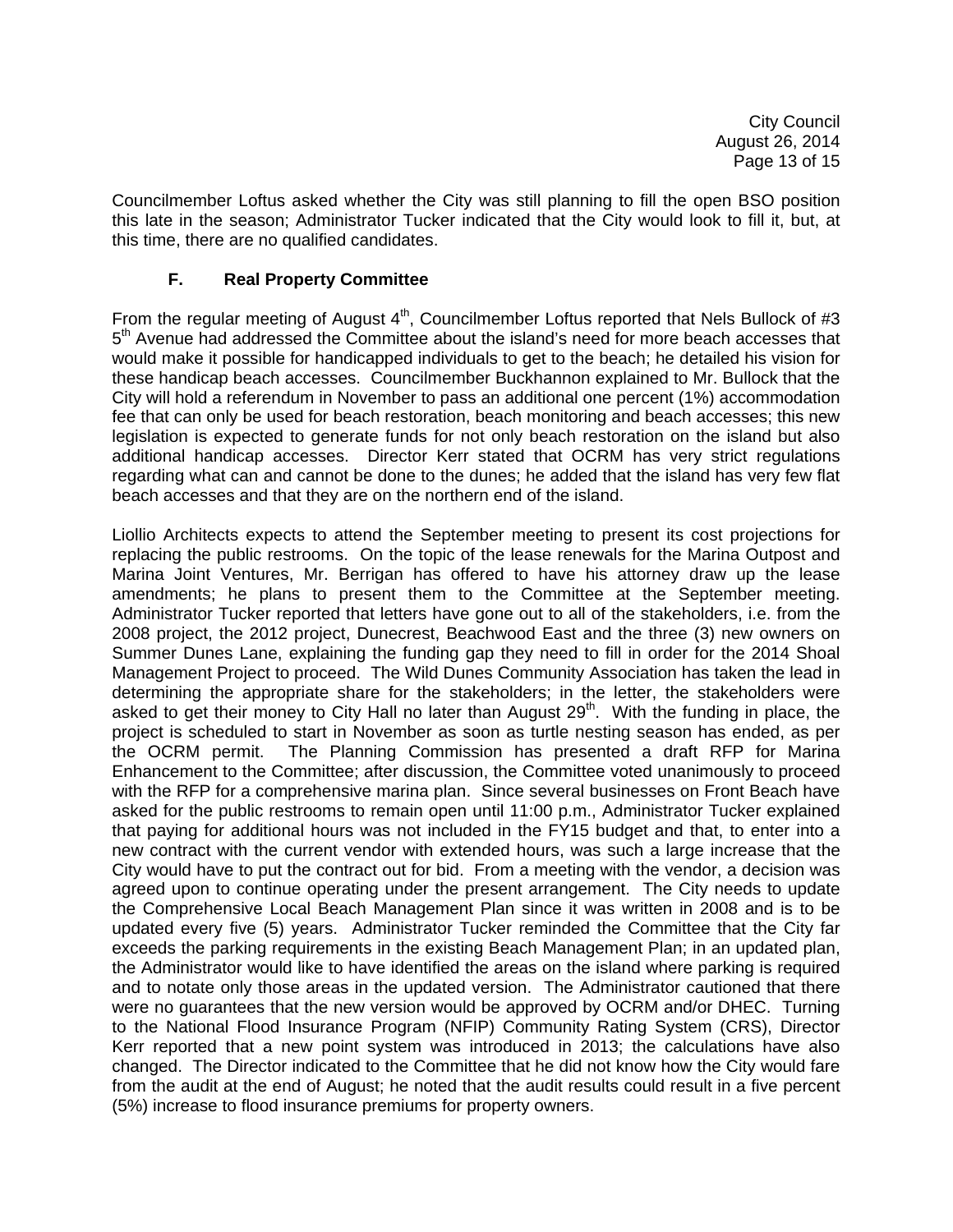The next meeting of the Real Property Committee will be at 5:30 p.m., Tuesday, September  $9<sup>th</sup>$ in the Conference Room.

### **6. Reports from City Officers, Boards and Commissions**

### **A. Accommodations Tax Advisory Committee –** minutes attached

Councilmember Ward noted that the Committee had approved additional expenditures in excess of budget of over seventy-five thousand dollars (\$75,000); he questioned why this was not presented to the Ways and Means Committee at its meeting of August 19<sup>th</sup>.

Mayor Cronin noted that seventy-two thousand six hundred fifty-eight dollars (\$72,658) was the City's obligation to the Charleston Visitors Bureau, which is mandated by the state. The Administrator added that amounts over budget are required by the Tourism Expenditure Review Committee to be sent back to the Accommodations Tax Advisory Committee for their approval; she noted that the smaller amounts detailed on page 2 of the minutes were the amount actually approved by the Committee.

When the Councilmember repeated his question about the Ways and Means Committee, Administrator Tucker responded that, historically, the ATAX overages have not been brought to the Committee, but the City could start that practice for the future.

**MOTION: Councilmember Ward moved for all future over-budget expenditures by the Accommodations Tax Advisory Committee be approved by the Ways and Means Committee; Councilmember Carroll seconded and the motion PASSED UNANIMOUSLY.** 

- **B.** Board of Zoning Appeals minutes attached
- **C.** Planning Commission no meeting in August<br>**D.** Update on Charleston Visitors Bureau and Cl

### **D. Update on Charleston Visitors Bureau and Charleston Area Regional Transportation Authority**

Mayor Cronin noted that he had distributed some updated materials on the Charleston Area Visitors Bureau for Council to review.

Councilmember Bettelli thanked Council for approving the CARTA budget; he also reported that CARTA plans to advertise for bids in April 2015 for the new intermodal terminal. Fixed route ridership in July was four hundred twenty-eight thousand one hundred seventy-three (428,173) which is an increase of two percent (2%) over last year; fixed route revenue for the month was three hundred ninety-nine thousand nine hundred four dollars (\$399,904), a decrease of two percent (2%) from last year.

- **7. Reports from Special of Joint Committees** None
- **8. Petitions Received, Referred or Disposed of** None
- **9. Bills Already in Possession of Council** None